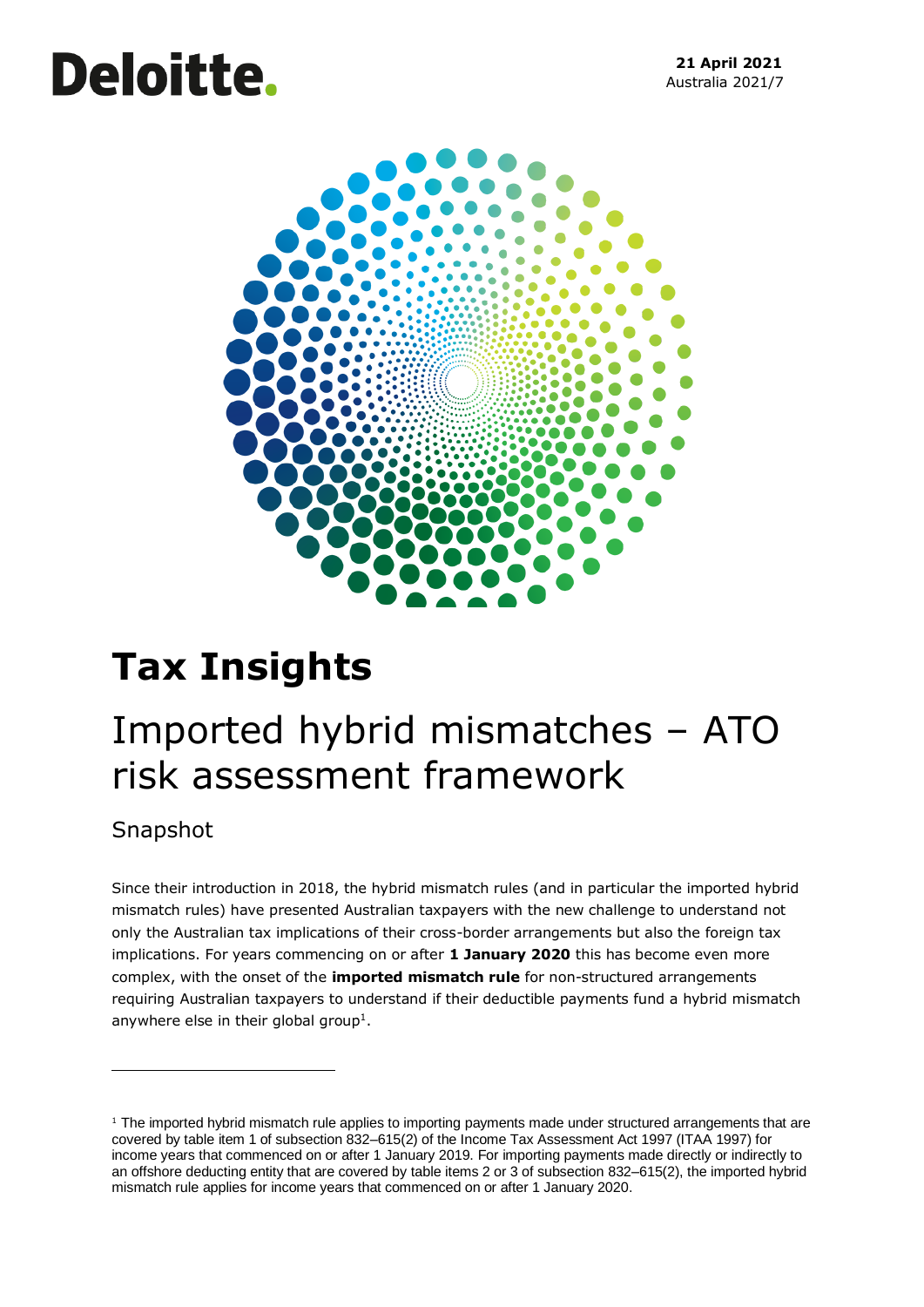On 21 April 2021, the ATO released [Draft Practical Compliance Guideline \(PCG\)](https://www.ato.gov.au/law/view/document?docid=DPC/PCG2021D3/NAT/ATO/00001) 2021/D3 (the Draft PCG) which sets out the Commissioner's **compliance approach** and **risk assessment framework** in connection with the **imported hybrid mismatch rules**, including the Commissioner's approach to reviewing whether a taxpayer has undertaken **reasonable enquiries**  in relation to the rules for **non-structured arrangements**.

The Draft PCG sets a high bar for compliance with these rules. The Draft PCG helps taxpayers to understand the expectations of the ATO in terms of evidence and information that should be maintained to support the deductibility of related party payments, and provides guidance on how to practically go about complying with the imported mismatch rule. However, for many taxpayers that are part of a large multinational group, this will do little to relieve the burden of the significant information gathering exercise required by these complex rules.

#### **Key takeaways**

- Cross-border payments which are otherwise deductible in Australia and which are made to, broadly, a member of an accounting consolidated group or an entity with 50% or more common ownership (referred to in this publication as related party payments) must be examined from the perspective of the imported mismatch rule and supporting information obtained prior to the lodgement of the relevant tax return. An Australian tax deduction should not be claimed unless the taxpayer has sufficient evidence to support a conclusion that the imported mismatch rule does **not** apply.
- The ATO takes the view that for a **structured arrangement**, the taxpayer has all relevant information necessary, or will be able to obtain that relevant information from the other parties to that structured arrangement.
- The draft PCG is principally concerned with the taxpayer's obligations to take **reasonable care** in connection in ascertaining relevant facts so as to apply the law to a **nonstructured arrangement**.
- For **non-structured arrangements**, reasonable care to comply with the rule will be considered to have been taken if:
	- o A taxpayer follows the ATO's "recommended approach" of either:
		- Following a '**top-down**' review approach that starts with identification of offshore hybrid mismatches and filters that information down to deductible related party payments made by the Australian taxpayers; or
		- Following a '**bottom-up**' tracing approach that repeats until all relevant related party payments have been verified; and
	- o It is not the case that:
		- There is information known, or that should have been known, by the taxpayer or their agent, and the failure to consider that information leads to a tax shortfall; or
		- A member of the group has deliberately withheld information; or
		- A member of the group has deliberately provided false or misleading information.
- Taxpayers and their agents will generally not be able to demonstrate reasonable care if a related party deduction is claimed and 'they have not made enquiries or have not received adequate and complete responses from responsible qualified individuals', and it is subsequently found that the imported mismatch rule applied. Given the self-assessment nature of the hybrid rules, this places the compliance burden squarely on the taxpayer.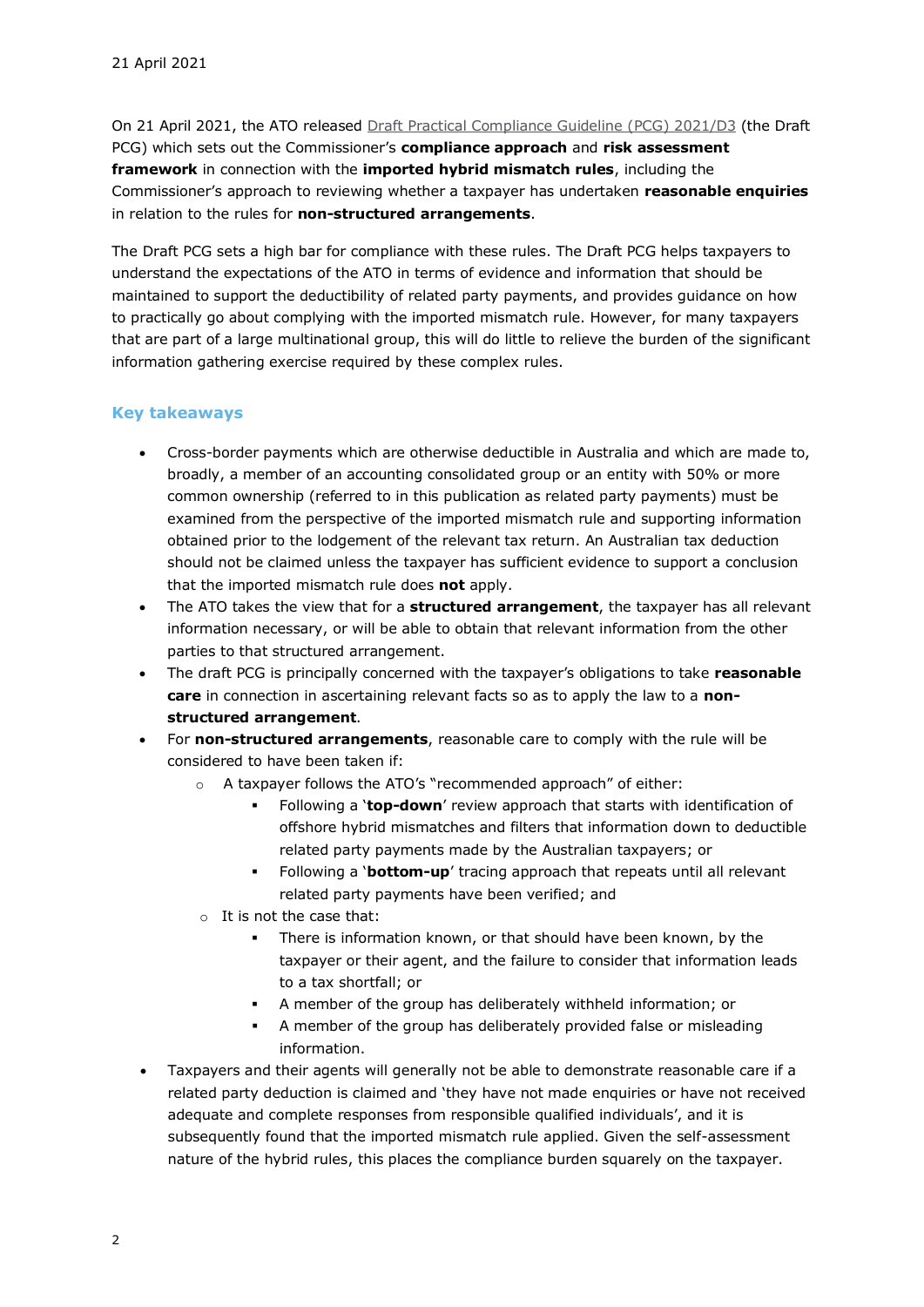- The focus on reasonable care is in the context of Division 284 of the Taxation Administration Act<sup>2</sup>. Amongst other penalties, Division 284 includes penalties for failure to take reasonable care to comply with a taxation law.
- When the hybrid measures were introduced, it was noted that "It is likely that, where possible, many taxpayers will restructure out of hybrid arrangements that would otherwise be subject to the OECD hybrid mismatch rules (including arrangements subject to the integrity rule) and enter into alternative arrangements that do not attract the operation of the hybrid mismatch rules<sup>"3</sup>. The ATO notes in the Draft PCG that "Taxpayers, and their Division 832 control groups, may look to mitigate the cost of compliance by endeavouring to eliminate hybrid mismatch arrangements, including offshore hybrid arrangements, to which Division 832 could apply"<sup>4</sup>.
- Where an offshore hybrid arrangements remain in place, the Draft PCG states the ATO view that "For a taxpayer to be satisfied that they are entitled to deductions for crossborder payments that they make to members of its Division 832 control group, the taxpayer must determine whether any of their cross-border payments result in an offshore hybrid mismatch being directly or indirectly imported into Australia … A taxpayer should **not** claim a deduction for a payment unless they are able to **obtain sufficient information** to support a conclusion that the deduction in respect of the payment is **not** disallowed under Subdivision 832–H. Where the taxpayer later obtains further information that confirms entitlement to a deduction for that payment, they can lodge an amendment request to claim the deduction"<sup>5</sup> .

#### **Recap: what is the imported mismatch rule?**

The hybrid mismatch rules are the implementation of the OECD BEPS Action 2 Report and are essentially provisions that deny deductions or include assessable income to 'neutralise' the effect of a one-sided tax deduction or a double deduction, commonly referred to as 'double dips' and technically called 'deduction / non-inclusion' mismatches (**DNI**) or 'deduction / deduction' mismatches (**DD**). The hybrid rules and the imported mismatch rule do not contain a purpose element, and hence are much broader than the general anti-avoidance laws. There is also no scope limitation or de minimis rule and the types of deductible payments which can be impacted include a broad range of expenses such as interest, royalties, leases, management fees and purchase of goods or services.

The imported mismatch rule is an integrity measure contained in the hybrid mismatch rules. It applies where an Australian taxpayer makes an otherwise deductible payment to another entity which directly or indirectly funds an offshore DNI or DD mismatch.

 $2$  Administrative penalties for statements, unarguable positions and schemes.

<sup>3</sup> Paragraph 1.20, Explanatory Memorandum, Treasury Laws Amendment (Tax Integrity and Other Measures No. 2) Bill 2018.

<sup>4</sup> Paragraph 9 of the Draft PCG.

<sup>5</sup> Paragraphs 13 and 16 of the Draft PCG.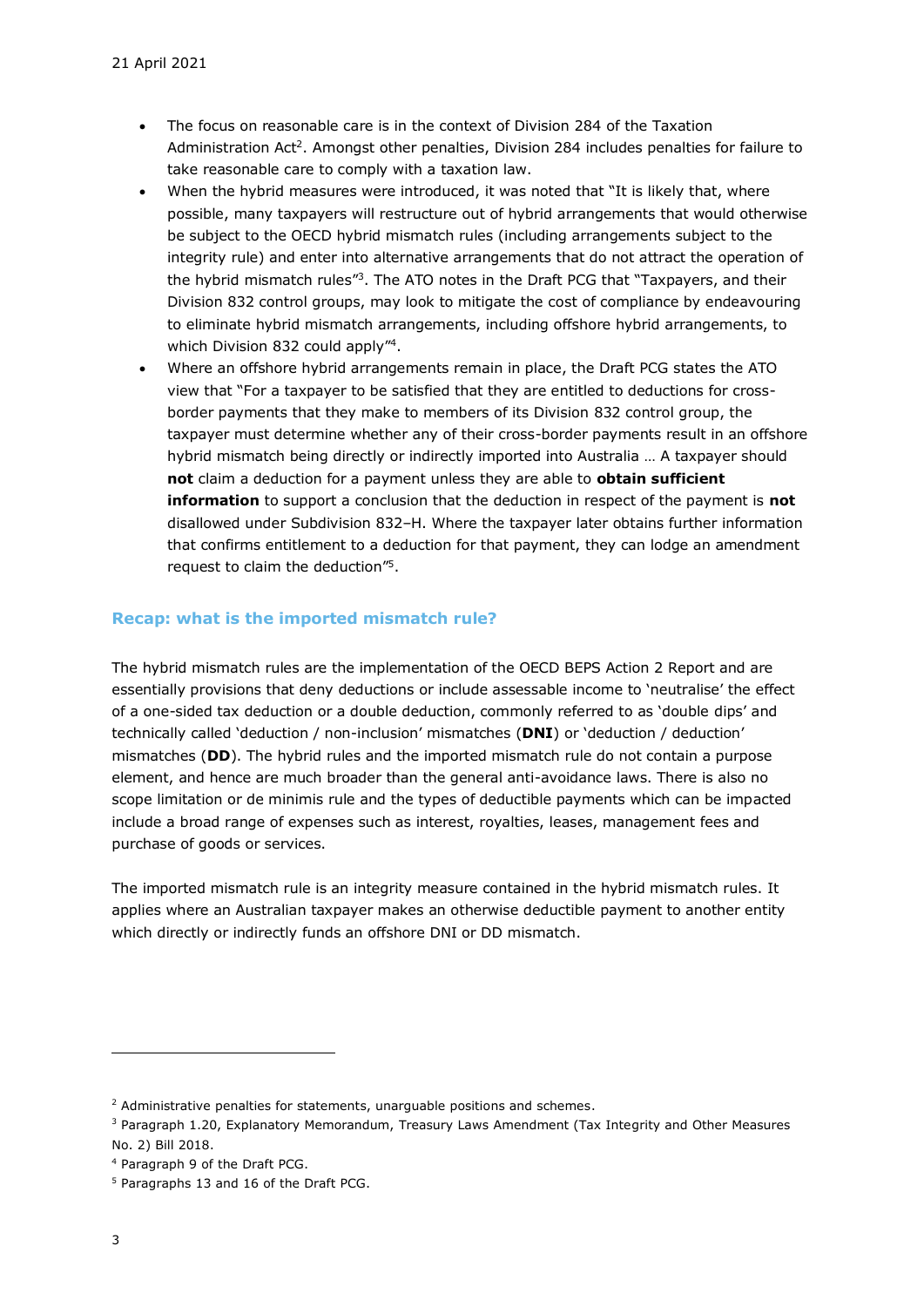For there to be a denial of a deduction to an Australian taxpayer for a **non-structured arrangement,** broadly the following two components needs to exist in an income year:

- 1. There is an **offshore hybrid mismatch** involving two foreign related parties, such as a hybrid financial instrument or a hybrid entity structure that gives rise to a DNI or DD mismatch; and
- 2. The Australian taxpayer must have made an **importing payment** that directly funds the offshore deducting entity, or indirectly funds the offshore deducting entity via a series of payments through interposed entities that are assessable/ deductible through the chain of entities.

#### **Simple example**



- Aus Co makes an otherwise deductible payment to For Co
- For Co is subject to income tax in its local jurisdiction on the payment from Aus Co
- For Co makes a payment to US Co, which is deductible to For Co in its local jurisdiction
- US Co is not subject to income tax in the US on the payment from For Co, on the basis that For Co has effectively been treated as a branch of US Co under the US 'check the box' rules, such that the transaction between US Co and For Co is disregarded for US tax purposes.

The imported mismatch rule also applies to both 'structured arrangements' and non-structured arrangements, with the latter applying (broadly) to transactions within a 'controlled group'. The application of the rules only began for **non-structured arrangements** from income years beginning on or after 1 January 2020. This aligns with the inception date of the application of hybrid mismatch rules in the European Union under Anti-Tax Avoidance Directive II. This is relevant because payments made to entities that are taxable in a country that has implemented their own 'foreign hybrid mismatch rules' should not give rise to an imported mismatch. Whilst there is little guidance on when foreign laws will qualify as 'foreign hybrid mismatch rules', EU countries, the UK and New Zealand are expected to comply.

For income years beginning between 1 January 2019 and 31 December 2019, multinational enterprises should focus on any payments that are made under a scheme where a DNI or DD mismatch was a 'design feature' of the scheme<sup>6</sup>. There is limited guidance on what this means although the concept is extremely broad. The structured arrangement concept remains important post 1 January 2020 as such arrangements are denied in priority to non-structured arrangements.

<sup>6</sup> The Commissioner's view of this is contained in PCG 2019/6.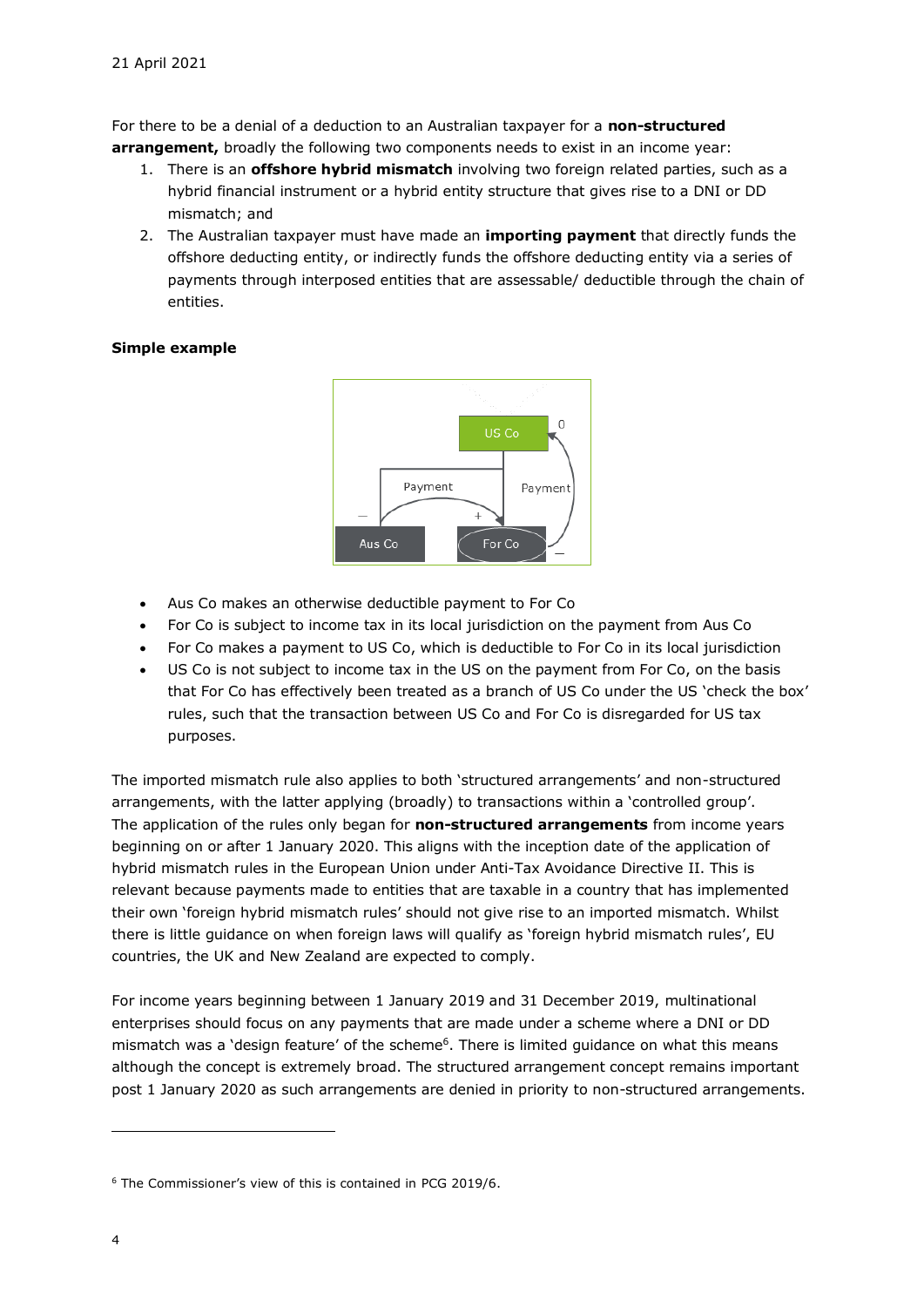#### **ATO's recommended approach**

The ATO's recommended approach for **non-structured arrangements** is set out in paragraphs 23 to 33 of the Draft PCG.

#### **Top-down approach**

- 1. Obtain the core information from the Global Head of Tax
- 2. Filter information by Australian tax manager
- 3. Quantify the offshore hybrid mismatch
- 4. Identify any interposing payments and quantify the imported mismatch.

#### **Bottom-up approach**

- 1. Identify all potential importing payments
- 2. Identify mismatch outcomes for the direct tested entities
- 3. Identify potential interposed payments made by direct tested entities
- 4. Identify and follow payments.

Further detailed steps are set out in the Appendix to the Draft PCG describing the expected information gathering that will be undertaken to meet the above. For example, the Appendix includes the identification of all in-scope offshore payments, and then for each such payment requires a description of:

- 11 characteristics of the payment associated with a DNI transaction; or
- 7 characteristics of the payment associated with a DD transaction.

The ATO expects that enquiries will be made of "suitably qualified or responsible individuals": this will include "the person primarily responsible for the Group's tax obligations, such as the Head of Tax for the Group, and may also include other appropriate qualified responsible individuals or suitably qualified representatives".

#### **ATO's risk assessment framework**

A risk assessment framework sets out the Commissioner's view on the level of compliance risk, which will be disclosable in the Reportable Tax Positions Schedule.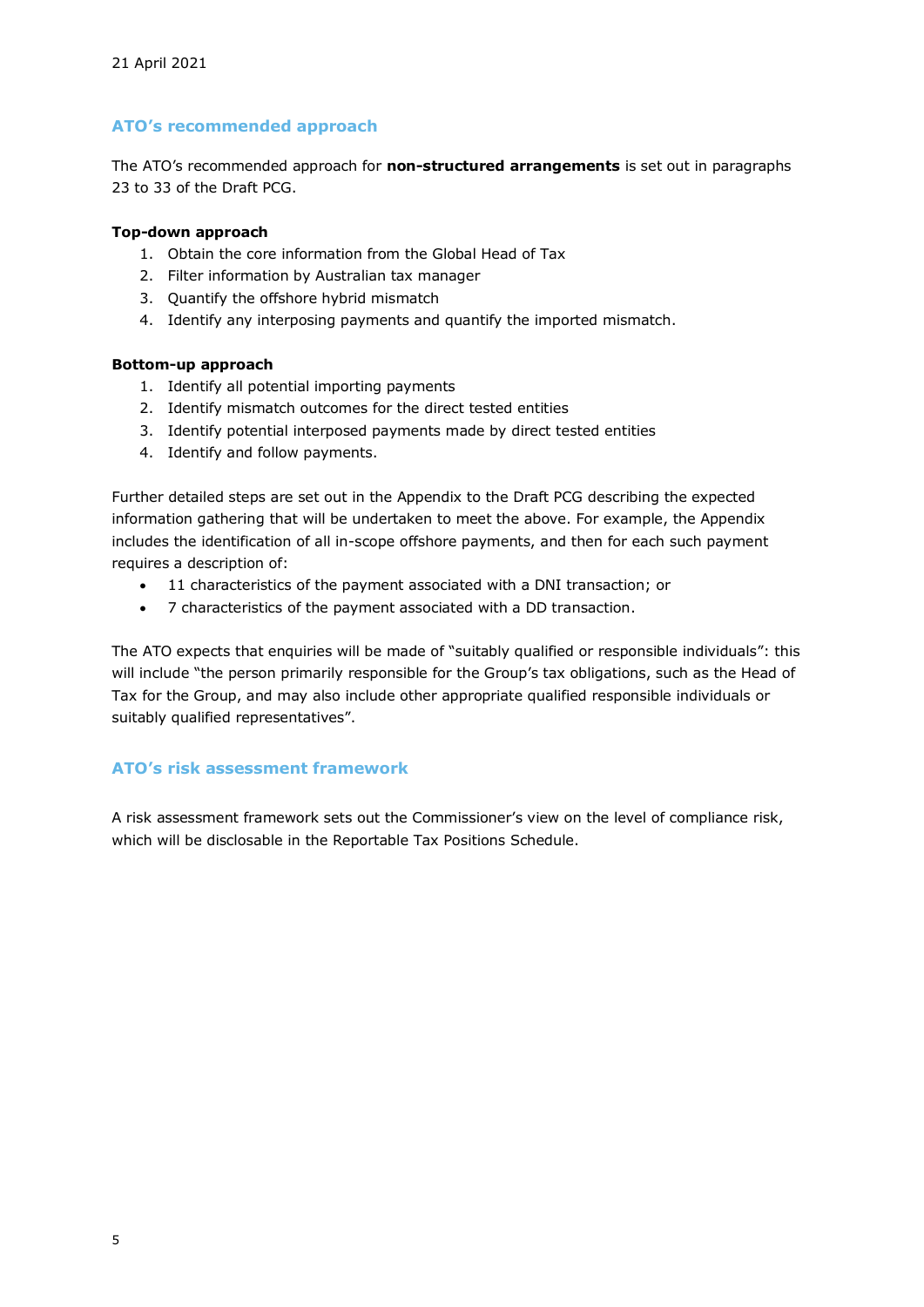| <b>Risk Zone</b> | <b>Risk Level</b>                               | <b>Example</b>                                                                                                                                                                                                                                                                                                                                                                                                   |
|------------------|-------------------------------------------------|------------------------------------------------------------------------------------------------------------------------------------------------------------------------------------------------------------------------------------------------------------------------------------------------------------------------------------------------------------------------------------------------------------------|
| White            | Self-assessment of risk<br>rating not necessary | Engaged with the ATO and demonstrated not within scope<br>$\bullet$<br>of the imported mismatch rules; or<br>Imported hybrid risk already dealt with in a pre-<br>$\bullet$<br>lodgement compliance review and assessed as "low risk"<br>or "high assurance";<br>In the white zone per the above in any of the last two<br>income years, and confirmation that the circumstances<br>have not materially changed. |
| Green            | Low risk                                        | Not within Red zone 2 and either:<br>Sufficient evidence obtained using the ATO recommended<br>$\bullet$<br>approach to demonstrate no imported mismatch risk<br>exists; or<br>Insufficient evidence obtained but no deductions claimed<br>$\bullet$<br>for relevant related party payments.                                                                                                                     |
| <b>Blue</b>      | Low-moderate risk                               | Otherwise deductible related party payments <\$2 million.                                                                                                                                                                                                                                                                                                                                                        |
| Yellow           | Moderate risk                                   | Sufficient evidence obtained using the ATO recommended<br>$\bullet$<br>approach to verify:<br>That at least 90% of otherwise deductible related<br>party payments do not pose an imported mismatch<br>risk; and<br>For the remaining 10% the maximum possible<br>$\bullet$<br>imported mismatch risk is less than 2% of assessable<br>income; and<br>Not within Red zone 2.<br>$\bullet$                         |
| Amber            | Moderate-high risk                              | Evidence obtained using the ATO recommended approach<br>$\bullet$<br>that identifies an offshore hybrid mismatch; and<br>A position is taken that there is no importing payment*;<br>$\bullet$<br>Not within Red zone 2.                                                                                                                                                                                         |
| Red 1            |                                                 | A structured arrangement has been identified in relation to an<br>offshore hybrid mismatch and you do not have evidence to<br>demonstrate that the mismatch has been neutralised by the<br>Australian imported mismatch rule or corresponding rules in<br>other jurisdictions.                                                                                                                                   |
| Red 2            | High risk                                       | A position has been taken in relation to a structured<br>arrangement and that the payment was not made directly or<br>indirectly through interposed entities.                                                                                                                                                                                                                                                    |
| Red 3            |                                                 | Made an otherwise deductible related party payment which<br>does not fit within any other risk zone, including where you<br>have obtained insufficient information to demonstrate<br>compliance.                                                                                                                                                                                                                 |

\* The ATO notes that it is concerned about positions being taken that are inconsistent with section 832-625(3)(a), which deals with indirect importations being taken to exist if there are a series of payments that exist between interposed entities. Based on the PCG example, the ATO appears to be concerned with a view that purports to negate this condition on the basis that payments are made at different times within an income year.

The ATO states that "if you are outside the low risk zone, we do not presume that your relatedparty arrangements fail to comply with the Australian tax law. However, where a taxpayer is outside a low risk zone, we consider that there is a greater risk that your related-party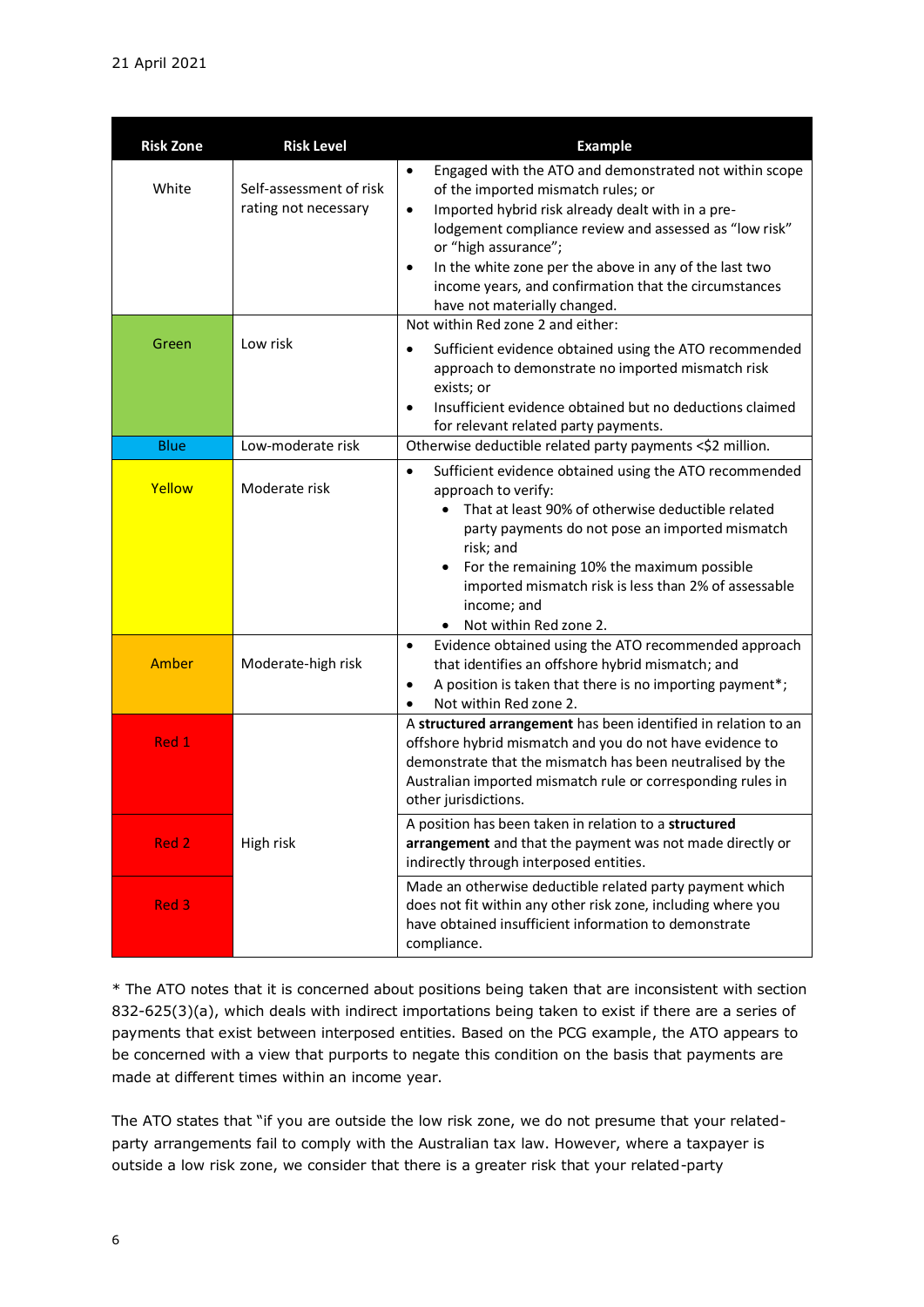arrangements will give rise to inappropriate tax outcomes. In these cases, we are more likely to conduct some form of engagement and assurance activity to further test the taxation outcomes of your arrangements".

#### **Submissions**

Submissions on the Draft PCG are due by **21 May 2021**.

#### **What should you do?**

The imported mismatch rule and the Draft PCG applies to Australian multinational groups as well as Australian subsidiaries of foreign multinationals, but the latter group have a far greater challenge, given the information that they will need to analyse the imported mismatch rule risk will reside outside of Australia.

Notwithstanding that the PCG is still in draft form, the immediate steps for all multinationals should be:

- Consider the Draft PCG in the context of your tax governance framework and determine how you will respond against the risk assessment framework.
- Identify the responsible representatives within the global group that will qualify for the ATO's recommended approach. The Draft PCG indicates that this must include the person primarily responsible for the Group's tax obligations from a global perspective, such as a Head of Tax, and may also include other treasury and finance representatives and regional tax managers.
- Consider your systems' capability to apply one of the recommended approaches and prepare relevant information request lists. The Appendix to the Draft PCG contains a 'general guide' which is a non-exhaustive list of information that the ATO expects would be obtained in order to demonstrate compliance, which is very detailed.
- Perform a risk assessment and obtain relevant supporting information prior to lodging your return, noting that if no information or insufficient information is obtained and you have related party payments in excess of \$2 million, the high risk zone will automatically apply.

Given the first set of company returns affected by these rules will be due in July 2021, it is important that Australian taxpayers consider this as a matter of priority, particularly as the ATO guidance is that "a taxpayer should not claim a deduction for a payment unless they are able to obtain sufficient information to support a conclusion that the deduction in respect of the payment is not disallowed".

Each multinational group will have their own unique needs in terms of accessing information about the global structure and the key to success in applying the ATO's Draft PCG will be in starting early and committing the resources to consider the issues thoroughly.